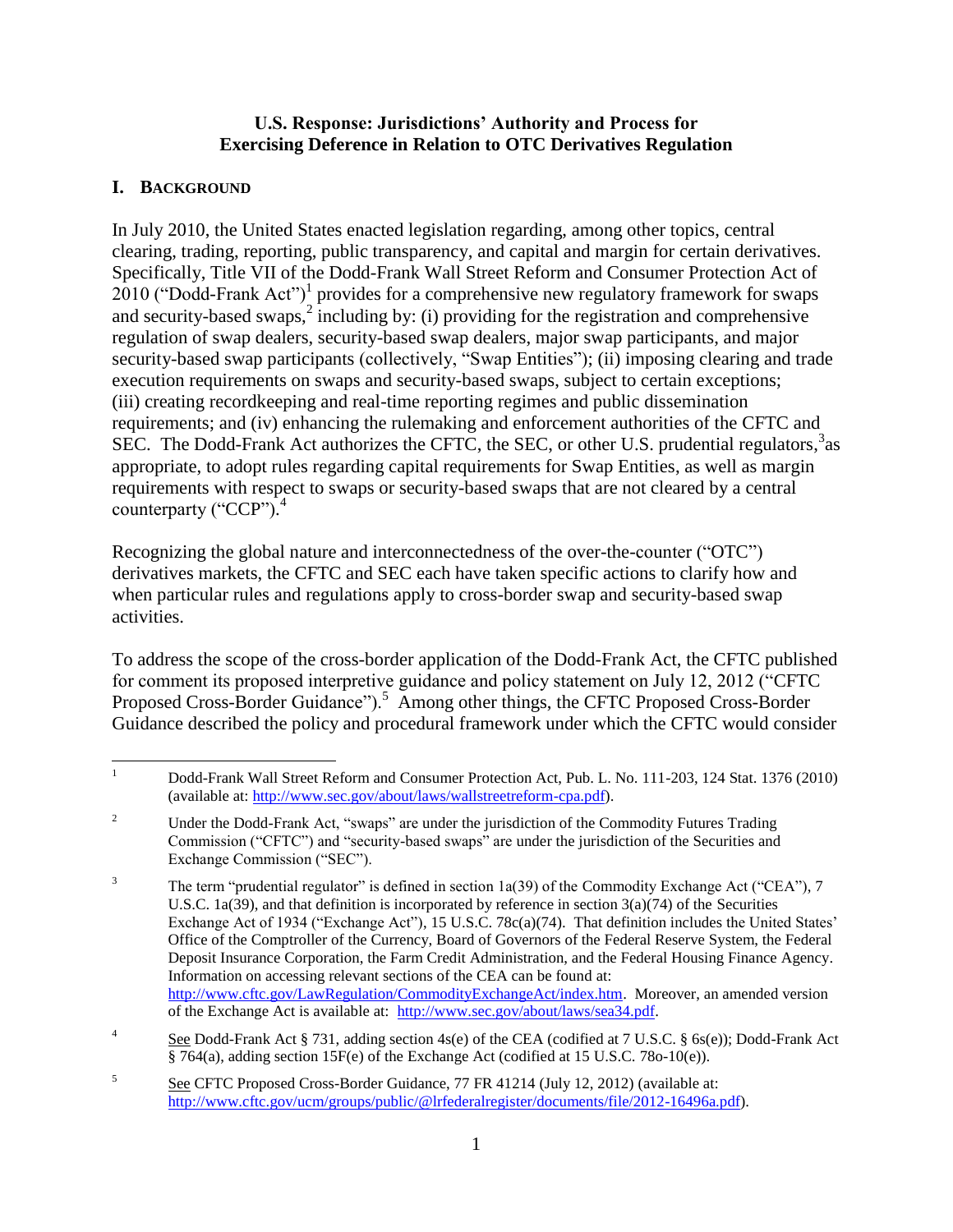compliance with a comparable and comprehensive regulatory requirement of a foreign jurisdiction as a reasonable substitute for compliance with the attendant requirements of the CEA. In July 2013, the CFTC issued its final Interpretive Guidance and Policy Statement Regarding Compliance with Certain Swap Regulations ("CFTC Guidance"), which addresses various issues described in this letter, including an overview of the principles guiding CFTC comparability determinations and a general description of the process for making such determinations.<sup>6</sup>

In May 2013, the SEC proposed rules and interpretative guidance that would inform parties to a security-based swap transaction which regulatory requirements apply to parties to cross-border security-based swap transactions.<sup>7</sup> Among other things, the SEC Cross-Border Proposal contains rules setting forth a proposed framework that would allow a market participant, under certain circumstances, to comply with the regulatory requirements in its home country in substitution for the requirements promulgated or enforced by the SEC (referred to as "substituted compliance"). On June 25, 2014, the SEC adopted final rules addressing the application of certain statutory definitions and the procedures for submission of substituted compliance applications to the  $SEC.<sup>8</sup>$ 

### **II. RESPONSES TO SPECIFIC REQUESTS OF THE FSB CHAIR**

### **A. Authorization and Supervision of OTC Derivatives Market Participants; TRs; CCPs; and Exchanges or Electronic Trading Platforms**

*Question A.1: What legal capacity, if any, do authorities in your jurisdiction have to defer to another jurisdiction's regulatory framework and/or authorities? Which authorities can exercise this capacity? Please also indicate if/when 'partial' or 'conditional' deference decisions can be made.*

# **CFTC**

Section 722(d) of the Dodd-Frank Act provides that the provisions of that statute relating to swaps shall not apply to swaps activities outside the United States unless those activities (i) have a direct and significant connection with activities in, or effect on, commerce in the United States or (ii) contravene such rules or regulations as the CFTC may prescribe or promulgate as are necessary or appropriate to prevent evasion of the swaps provisions of the Dodd-Frank Act.

 6 See CFTC Guidance, 78 FR 45292 (July 26, 2013) (available at: http://www.cftc.gov/ucm/groups/public/@lrfederalregister/documents/file/2013-17958a.pdf).

<sup>7</sup> See Cross-Border Security-Based Swap Activities; Re-Proposal of Regulation SBSR and Certain Rules and Forms Relating to the Registration of Security-Based Swap Dealers and Major Security-Based Swap Participants, Exchange Act Release No. 69490 (May 1, 2013), 78 FR 30968 (May 23, 2013) ("SEC Cross-Border Proposal") (available at: [http://www.gpo.gov/fdsys/pkg/FR-2013-05-23/pdf/2013-10835.pdf\)](http://www.gpo.gov/fdsys/pkg/FR-2013-05-23/pdf/2013-10835.pdf).

<sup>8</sup> See Application of "Security-Based Swap Dealer" and "Major Security-Based Swap Participant" Definitions to Cross-Border Security-Based Swap Activities, Exchange Act Release No. 72472 (June 25, 2014) ("SEC Cross-Border Adopting Release") (available at: [http://www.sec.gov/rules/final/2014/34-](http://www.sec.gov/rules/final/2014/34-72472.pdf) [72472.pdf\)](http://www.sec.gov/rules/final/2014/34-72472.pdf).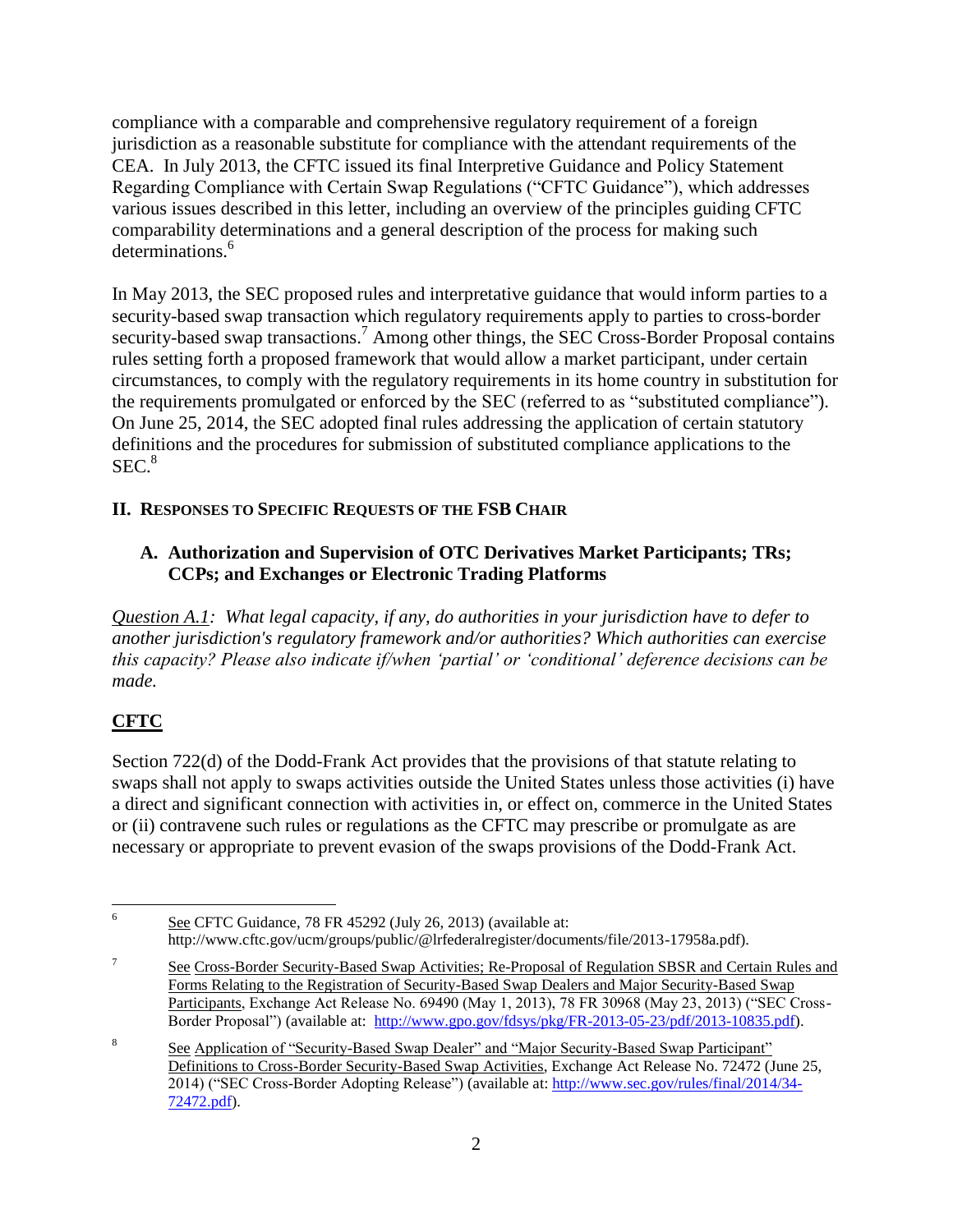#### *Market Participants*

The CFTC generally expects that non-U.S. persons that are registered as swap dealers or major swap participants ("MSPs") (*i.e.*, those non-U.S. persons that engage in swaps activities with U.S. persons above certain minimum thresholds) may be required to comply with certain CFTC requirements (referred to as "Entity-Level Requirements").<sup>9</sup> However, in consideration of international comity principles, such persons would be eligible for substituted compliance with regard to certain of those requirements.

Similarly, the CFTC generally expects that non-U.S. person swap dealers and MSPs may be required to comply with certain CFTC requirements (referred to as "Transaction-Level Requirements") for swaps with U.S. counterparties.<sup>10</sup> However, again in consideration of international comity principles, such persons would be eligible for substituted compliance with regard to certain of those requirements for swaps with certain foreign branches of U.S. banks and non-U.S. persons that are guaranteed or conduit affiliates of U.S. persons. Transaction-Level Requirements generally would not apply to a swap between non-U.S. person swap dealers or MSPs and another non-U.S. person.

On December 21, 2013, the CFTC issued eight comparability determinations for six jurisdictions, as discussed further below. Certain of those determinations contain exceptions to the extent that regulations in the home jurisdiction were determined not to be comparable and comprehensive. $^{11}$ 

With regard to other types of market participants, under section 4f of the CEA, the CFTC may exempt from registration futures commission merchants, introducing brokers, and floor brokers. One of the factors to be considered in granting an exemption is the nature and extent of domestic or foreign regulation of such person's activities.

The Dodd-Frank Act does not, however, permit the CFTC to issue exemptions from registration for swap dealers or MSPs.<sup>12</sup>

 $\overline{9}$ Under the CFTC Guidance, Entity-Level Requirements include the following: (i) capital adequacy; (ii) chief compliance officer; (iii) risk management; (iv) swap data recordkeeping; (v) swap data repository reporting; (vi) swap data recordkeeping relating to complaints and marketing and sales materials; and (vii) physical commodity large swaps trader reporting. See CFTC Guidance, 78 FR at 45364-66.

<sup>&</sup>lt;sup>10</sup> Under the CFTC Guidance, Transaction-Level Requirements include the following: (i) required clearing and swap processing; (ii) margin and segregation requirements for uncleared swaps; (iii) trade execution; (iv) swap trading relationship documentation; (v) portfolio reconciliation and compression; (vi) real-time public reporting; (vii) trade confirmation; (viii) daily trading records; and (ix) external business conduct standards. See CFTC Guidance, 78 FR at 45366-68.

<sup>&</sup>lt;sup>11</sup> See discussion below and attached summary chart.

<sup>&</sup>lt;sup>12</sup> Section 721(d) of the Dodd-Frank Act amended the CFTC's exemptive authority under section 4(c) of the CEA. The amended exemptive authority does not permit the CFTC to grant exemptions with respect to section 4s of the CEA; nor does section 4s authorize exemptions from the registration requirement for swap dealers and MSPs.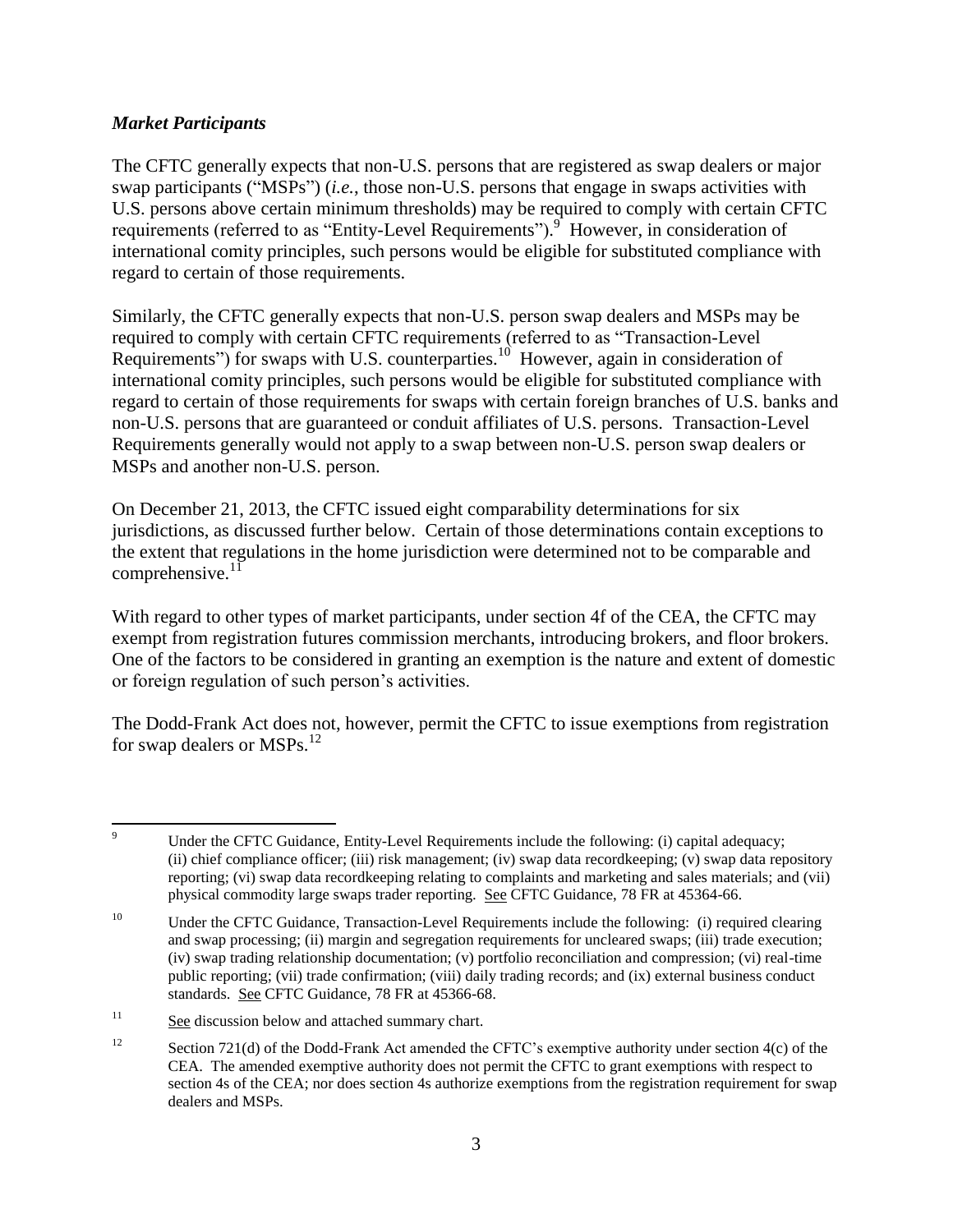#### *Market Infrastructure*

The CEA has several specific provisions allowing for exemptions or relief in instances where there is comparable, comprehensive supervision and regulation of market infrastructure by a foreign jurisdiction.

The Dodd-Frank Act does not permit the CFTC to issue exemptions from registration for swap data repositories (*i.e.*, TRs).<sup>13</sup> Pending the issuance of a comparability determination, CFTC staff has provided conditional relief until December 2014 from certain swap data reporting requirements to non-U.S. swap dealers and major swap participants in Australia, Canada, the European Union ("EU"), Japan, and Switzerland.

With regard to CCPs, under section 5b(h) of the CEA, the CFTC may exempt, conditionally or unconditionally, a derivatives clearing organization ("DCO") from registration for the clearing of swaps if the CFTC determines that the DCO is subject to comparable, comprehensive supervision and regulation by the appropriate government authorities in the home country of the organization. Fourteen CCPs are registered with the CFTC as DCOs. Five of those are organized outside of the United States, including three in Europe that have been registered since 2001 (LCH.Clearnet Ltd.); 2010 (ICE Clear Europe Ltd); and 2013 (LCH.Clearnet SA), respectively.

With regard to trading platforms, the Dodd-Frank Act does not permit the CFTC to issue exemptions from registration for designated contract markets. Under section 5h(g) of the CEA, the CFTC may exempt, conditionally or unconditionally, a swap execution facility ("SEF") from registration if the CFTC finds that the SEF is subject to comparable, comprehensive supervision and regulation on a consolidated basis by the appropriate governmental authorities in the home country of the facility. Twenty-two SEFs have temporarily registered with the CFTC and two applications are pending. Finally, in adopting rules and regulations requiring registration with the CFTC for a foreign board of trade ("FBOT"), section 4(b) of the CEA, allows the CFTC to consider whether a FBOT is subject to comparable, comprehensive supervision and regulation by the appropriate governmental authorities in the FBOT's home country and any previous CFTC findings that the FBOT is subject to comparable, comprehensive supervision and regulation by the appropriate government authorities in the FBOT's home country.

### **SEC**

The SEC Cross-Border Proposal contains, among other things, proposed rules and interpretive guidance setting forth when foreign (*i.e.*, non-U.S.) persons are required to register with the SEC as a "security-based swap dealer," "major security-based swap participant," "security-based swap clearing agency," "security-based swap execution facility," or "security-based swap data repository" (*i.e.*, a TR). The SEC Cross-Border Adopting release finalized certain of the proposed rules and guidance dealing with the question of when a cross-border transaction must

<sup>13</sup> <sup>13</sup> Generally, U.S. legislation and rulemakings by the CFTC and SEC refer to trade repositories as "swap data repositories" or "security-based swap data repositories," respectively, whereas the FSB generally refers to them as "trade repositories" or "TRs." To be consistent with the FSB, we use "trade repositories" and "TRs" in this U.S. Response.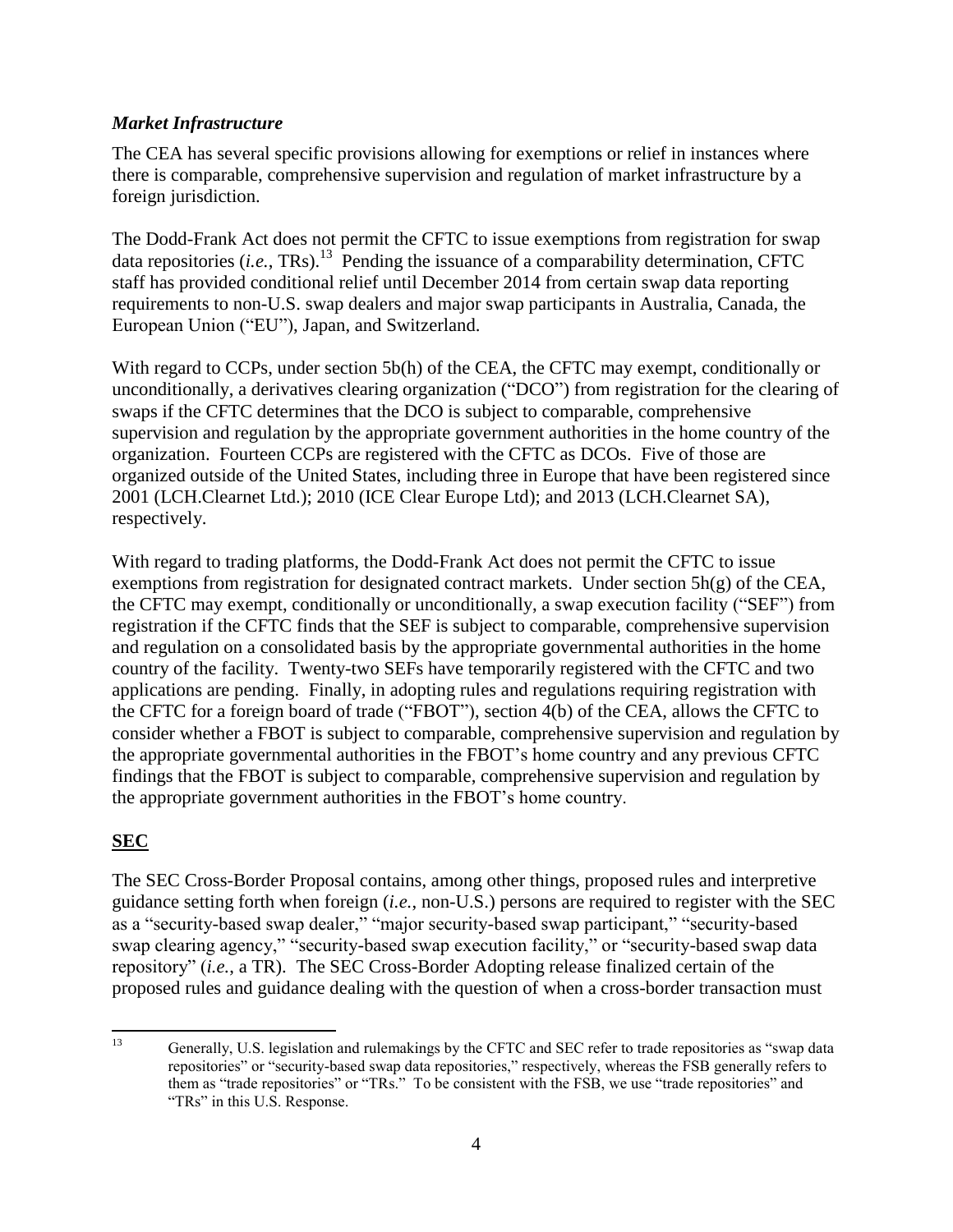be counted toward the requirement to register as a security-based swap dealer or major securitybased swap participant. These proposed and final regulations, which are described in detail in the relevant SEC releases, generally follow a territorial approach, whereby an obligation to register will typically depend on whether one or both of the counterparties to an applicable transaction are "U.S. persons" (as defined in the final rule) and, in some cases, whether certain activities related to a transaction are conducted "within the United States" (as defined in the proposed rule). $^{14}$ 

The SEC Cross-Border Proposal provides that the persons or entities described above must register with the SEC.<sup>15</sup> It does, however, contain provisions that would permit some participants in the security-based swap market to satisfy Exchange Act requirements related to security-based swaps by complying with comparable foreign requirements. For example, under the proposal the SEC would permit substituted compliance for registered foreign security-based swap dealers in cases where the SEC issues an order stating that compliance with specified requirements under the applicable foreign financial regulatory system by a registered foreign security-based swap dealer satisfies the corresponding requirements in section 15F of the Exchange Act, and the rules and regulations thereunder, that would otherwise apply to such foreign security-based swap dealer.<sup>16</sup>

Under the proposed approach, a substituted compliance determination could be conditional or unconditional. For example, in the case of foreign security-based swap dealers the SEC could condition the substituted compliance determination by limiting it to a particular class or classes of foreign security-based swap dealers. Further, the SEC Cross-Border Proposal contemplates that the SEC would generally take a category-by-category approach to substituted compliance, meaning that a determination could be made with respect to a particular regulatory requirement, but not as to another, so long as the different requirements are not so interrelated or interconnected as to warrant a need to consider them together. Additional information related to the process by which the SEC makes a substituted compliance determination for security-based swap dealers, including the standard and findings applicable to the decision, is provided below.

 $14$ While the SEC Cross-Border Adopting Release did not address the proposed provisions regarding the cross-border application of the security-based swap dealer definition to "transactions conducted within the United States," the SEC noted that it "anticipate[s] soliciting additional public comment on potential approaches for applying the dealer definition to non-U.S. persons in connection with activity between two non-U.S. persons where one or both are conducting dealing activity that occurs within the United States." See SEC Cross-Border Adopting Release at 78.

<sup>&</sup>lt;sup>15</sup> Specifically, the SEC Cross-Border Proposal contains a proposed rule that expressly prohibits the SEC from making a substituted compliance determination with respect to the registration of security-based swap dealers, noting that to do so could undermine certain key functions of the SEC's registration process, including the facilitation of notice to the SEC that a security-based swap dealer is engaged in dealing activity in excess of the applicable *de minimis* threshold. See SEC Cross-Border Proposal, 78 FR at 31089.

<sup>&</sup>lt;sup>16</sup> See 15 U.S.C. 78o-10. Section 15F of the Exchange Act contains both the statutory requirement to register with the SEC as a security-based swap dealer and the particular regulatory requirements that apply to registered security-based swap dealers at both a transaction level (*e.g.*, requirements relating to external business conduct standards) and at an entity level (*e.g.*, capital, risk management, recordkeeping and reporting, supervision, and designation of a chief compliance officer).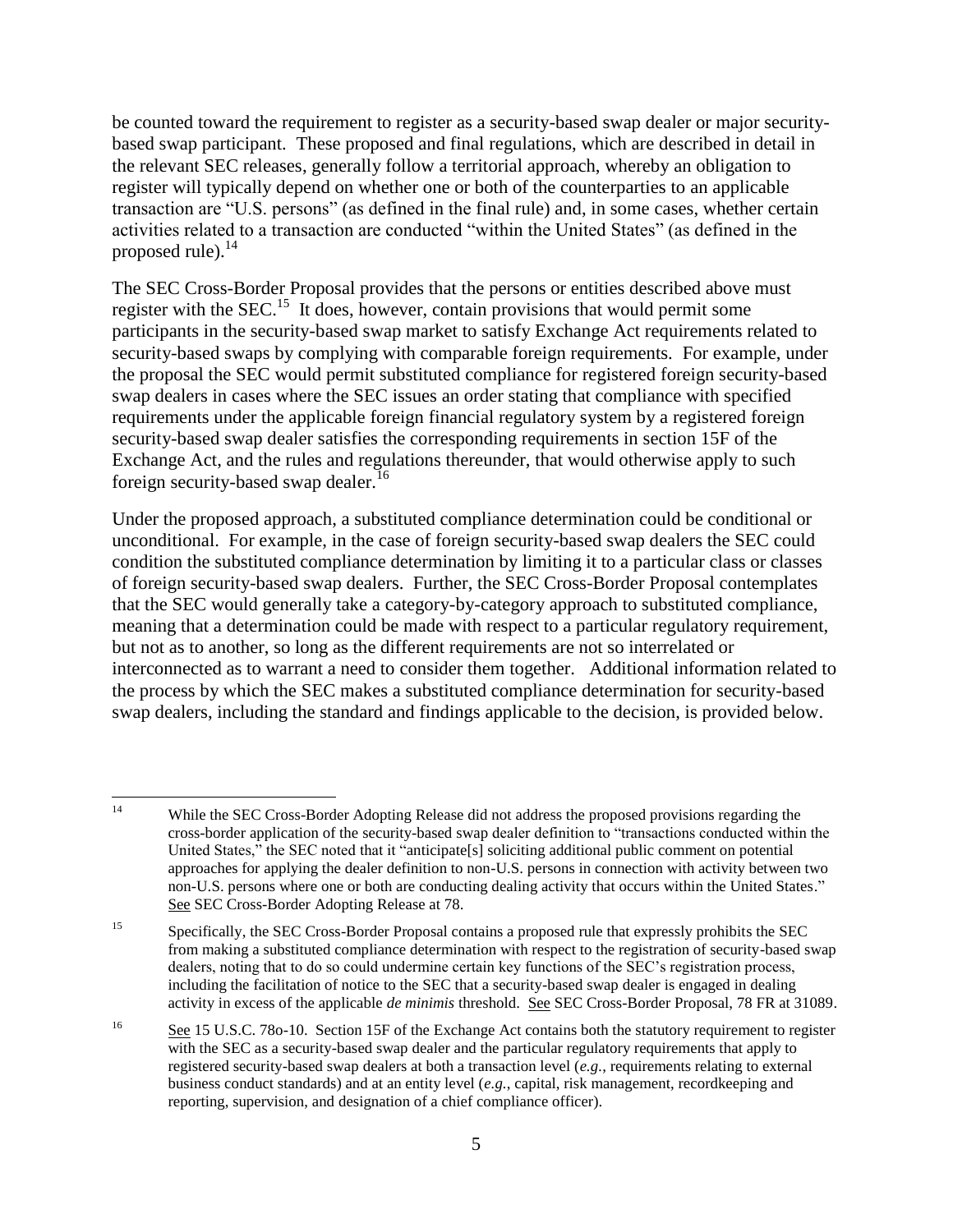*Question A.2: Please provide a brief description of the standards that need to be met in coming to a decision as to whether to exercise any such deference, and the criteria/inputs used in assessing whether these standards have been met (e.g. whether "similar outcomes" is the standard used; whether an analysis of enforcement regimes or authority is included as part of the assessment; whether reference is made to implementation of international standards; etc.).*

# **CFTC**

In evaluating whether a particular category of foreign regulatory requirement(s) is comparable and comprehensive to the corresponding requirement(s) under the CEA and CFTC regulations, the CFTC takes into consideration all relevant factors, including, but not limited to: (i) the comprehensiveness of those requirement(s), (ii) the scope and objectives of the relevant regulatory requirement(s), (iii) the comprehensiveness of the foreign regulator's supervisory compliance program, and (iv) the home jurisdiction's authority to support and enforce its oversight of the registrant.<sup>17</sup>

In part, because many foreign jurisdictions have been implementing OTC derivatives reforms in an incremental manner, the CFTC's comparability determinations are made on a requirement-byrequirement basis, rather than on the basis of the foreign regime as a whole. The CFTC engages in a comparability analysis of specific foreign requirements against specific related CEA provisions and CFTC regulations. The approach used in making comparability determinations is an outcomes-based approach.<sup>18</sup> Thus, the home jurisdiction's requirements do not have to be identical to the CEA requirements, rather they must be comparable and comprehensive. Entities relying on substituted compliance may be required to comply with certain of the CEA's requirements where comparable and comprehensive regulation in their home jurisdiction is determined by the CFTC to be lacking.

A comparability analysis begins with a consideration of the regulatory objectives of a foreign jurisdiction's regulation of swaps and swaps market participants. In this regard, the CFTC first looks to a foreign regulator's swap-specific regulations. The CFTC recognizes, however, that jurisdictions may not have swap-specific regulations in some areas, and instead may have regulatory or supervisory regimes that achieve comparable and comprehensive regulatory objectives as the CEA requirements, but on a more general, entity-wide, or prudential, basis. In addition, portions of a foreign regulatory regime may have similar regulatory objectives, but the means by which these objectives are achieved with respect to swaps market activities may not be clearly defined, or may not expressly include specific regulatory elements that the CFTC concludes are critical to achieving the regulatory objectives or outcomes required under the CEA and the CFTC's regulations. In these circumstances, as part of its broader efforts to consult and coordinate with foreign jurisdictions, the CFTC may work with the regulators and registrants in these jurisdictions to consider alternative approaches that may result in a determination that substituted compliance applies.<sup>19</sup>

With regard to international standards, in several of its rulemakings and other policy statements, the CFTC has relied upon the Principles for Financial Market Infrastructure ("PFMIs"), the

 $17<sup>17</sup>$ See CFTC Guidance, 78 FR at 45342-45.

<sup>&</sup>lt;sup>18</sup> See id. at 45342.

<sup>&</sup>lt;sup>19</sup> See id. at 45343.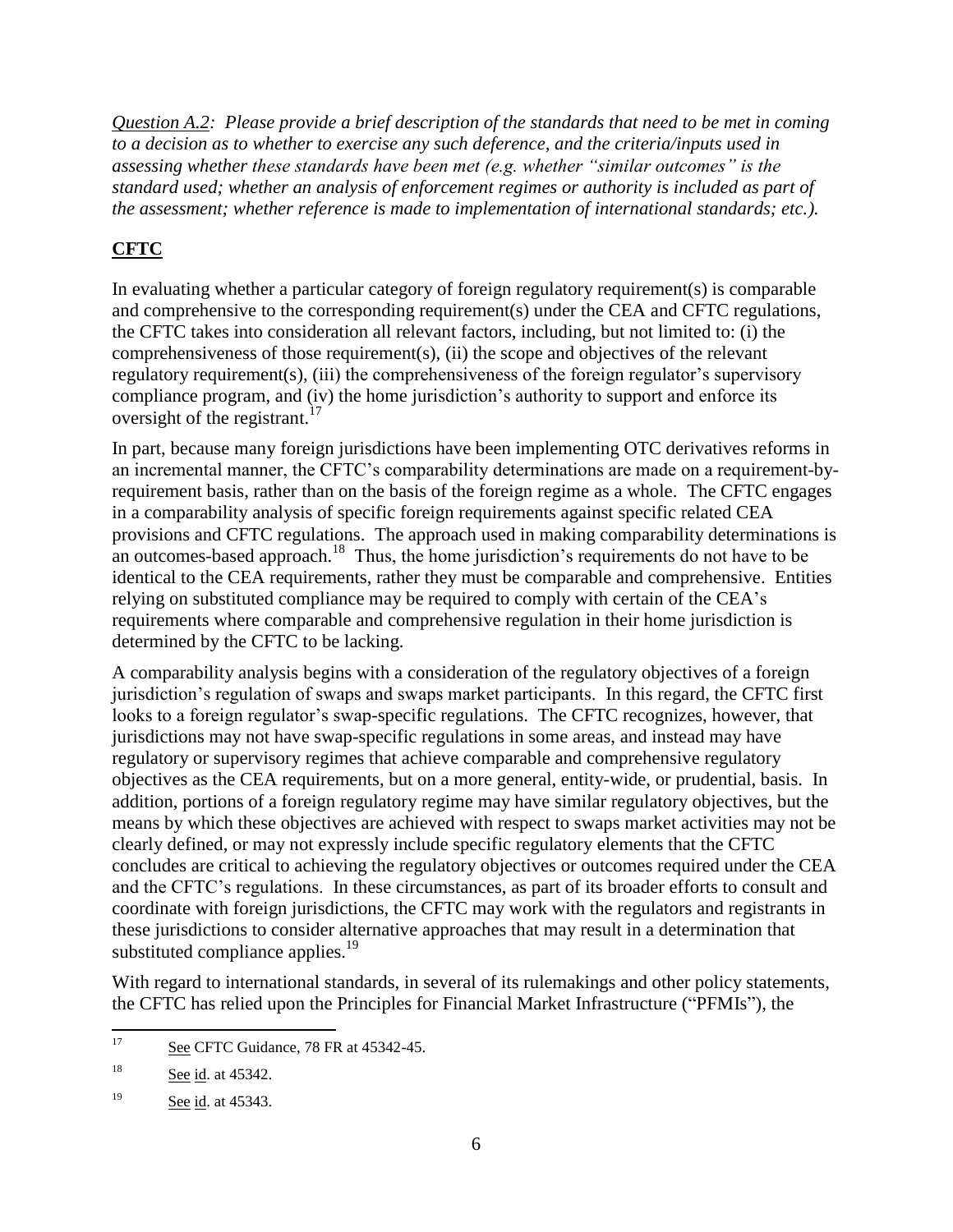international standards for CCPs as adopted by the Committee on Payment and Settlement Systems and the International Organization of Securities Commissions. For example, the CFTC permits FBOTs to clear through CCPs that are either registered with the CFTC as DCOs or observe the PFMIs.<sup>20</sup> The CFTC also has indicated publicly that, if it were to exercise its authority to exempt foreign-based CCPs from DCO registration, it might condition such exemptions on, among other things, the CCP having been assessed to be in compliance with the PFMIs. $^{21}$ 

# **SEC**

Under the approach outlined in the SEC Cross-Border Proposal, the SEC would be able make a substituted compliance determination only if it finds that the requirements of the relevant foreign financial regulatory system are comparable to otherwise applicable requirements, after taking into account factors that the SEC determines appropriate, such as, for example, the scope and objectives of the relevant foreign regulatory requirements, as well as the effectiveness of the supervisory compliance program administered, and the enforcement authority exercised, by a foreign financial regulatory authority or authorities in such system to support its oversight of the applicable registered entity (or class of registered entities).

Under the proposed framework, the SEC would expect to take a holistic approach in making substituted compliance determinations, whereby the analysis would ultimately focus on regulatory outcomes as a whole with respect to the requirements within the same category, rather than a rule-by-rule comparison. In addition, the SEC indicated that it also would expect to consider the extent to which applicable principles, regulations, or rules in one category may bear on a determination with respect to another category, as well as how its actions may affect the policy decisions of these other regulators as they seek to address potential conflicts or duplication in the regulatory requirements that apply to market participants under their authority, including those that were adopted as part of a jurisdiction's efforts to implement the G20 commitments with respect to OTC derivatives reforms. In this respect, the SEC's proposal stated that it could also consider and provide for substituted compliance – where applicable and appropriate – to address the effect of conflicting or duplicative regulations on competition and market efficiency and to facilitate a well-functioning global security-based swap market.

*Question A.3: Please provide a brief description of the process by which a decision to defer to another jurisdiction is taken, including any action that needs to be initiated to begin the process (e.g. an application from a jurisdiction or an entity), the general time frame for coming to a decision, any processes in place for reviewing a decision, and whether any other agreements or conditions need to be met in order for an affirmative decision to be taken (e.g. confidentiality agreements, supervisory cooperation, or reciprocal arrangements).*

## **CFTC**

The comparability analysis process, in most cases, involves consultation with the regulators in each jurisdiction for which a substituted compliance application has been submitted so that the

 $20\degree$ See id. at 45345.

 $\frac{21}{21}$  See, e.g., CFTC Guidance, 78 FR at 45345-46.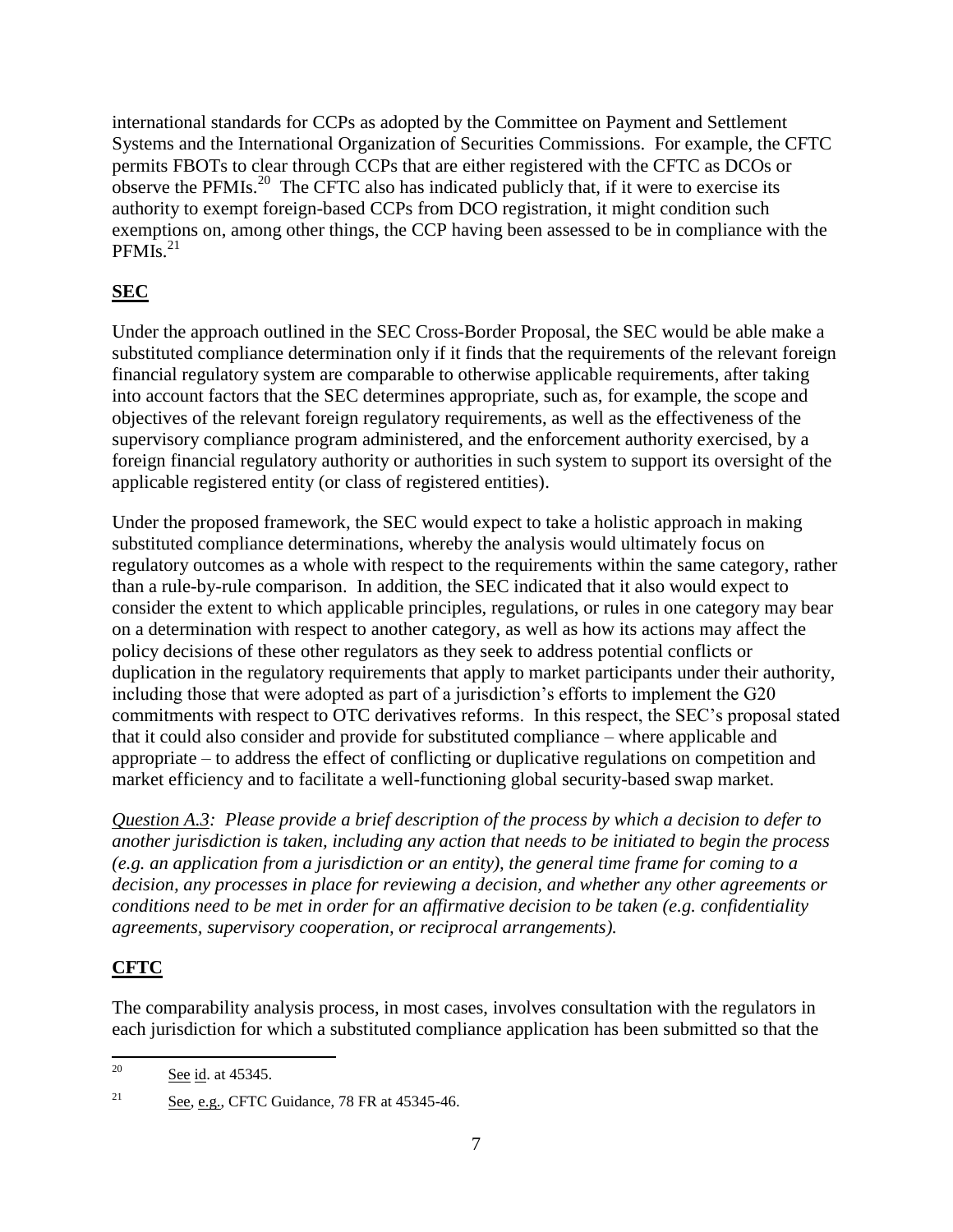CFTC better understands and is able to analyze the compliance regime of a jurisdiction. Consultations are particularly important because many jurisdictions are in the process of finalizing and implementing their OTC derivatives reforms incrementally, and the CFTC needs to take into account the timing of regulatory reforms that have been proposed or finalized, but not yet implemented.

The CFTC seeks to achieve its regulatory objectives with respect to the CFTC's registrants operating in foreign jurisdictions in a manner that works in harmony with the regulatory interests of those foreign jurisdictions. To that end, the CFTC accepts requests for a comparability determination from (i) foreign regulators; (ii) an individual non-U.S. entity, or group of non-U.S. entities; (iii) a U.S. bank that is a swap dealer or MSP with respect to its foreign branches; or (iv) a trade association, or other group, on behalf of similarly-situated entities. Persons requesting a comparability determination may coordinate their application with other market participants and their home regulators to simplify and streamline the process. Once a comparability determination is made for a jurisdiction, it applies for all entities or transactions in that jurisdiction to the extent provided in the determination.  $^{22}$ 

Cooperation with overseas regulators is an essential component in developing and implementing the CFTC's cross-border regulatory approach. For example, the CFTC's comparability analysis process for swap dealers and MSPs involves consultation with the regulators in each jurisdiction for which a substituted compliance application has been submitted so that the CFTC may better understand the compliance regime of a jurisdiction.

With respect to the standards forming the basis for any determination of comparability, the CFTC takes into account all relevant factors, including but not limited to, the comprehensiveness of those requirement(s), the scope and objectives of the relevant regulatory requirement(s), the comprehensiveness of the foreign regulator's supervisory compliance program, as well as the home jurisdiction authority to support and enforce its oversight of the registrant. As noted above, comparable does not necessarily mean identical. Rather, the CFTC evaluates whether the home jurisdiction's regulatory requirement is comparable to and as comprehensive as the corresponding U.S. regulatory requirement(s).

While many factors ultimately weigh in to the prioritization and the length of time to review a specific application, the CFTC staff generally takes cognizance of the order in which applications are submitted.

Within four years of issuing any comparability determination, the CFTC plans to reevaluate its initial determination to ascertain whether any changes should be made to its finding and may reissue the relevant CFTC action.<sup>23</sup>

The CFTC has taken the view that, in order to facilitate the establishment of a substituted compliance framework, a memorandum of understanding ("MOU") or similar supervisory arrangement should be negotiated with the relevant foreign regulator(s) of a swap dealer or

 $22$ See CFTC Guidance, 78 FR at 45344.

 $23$  See id. at 45345.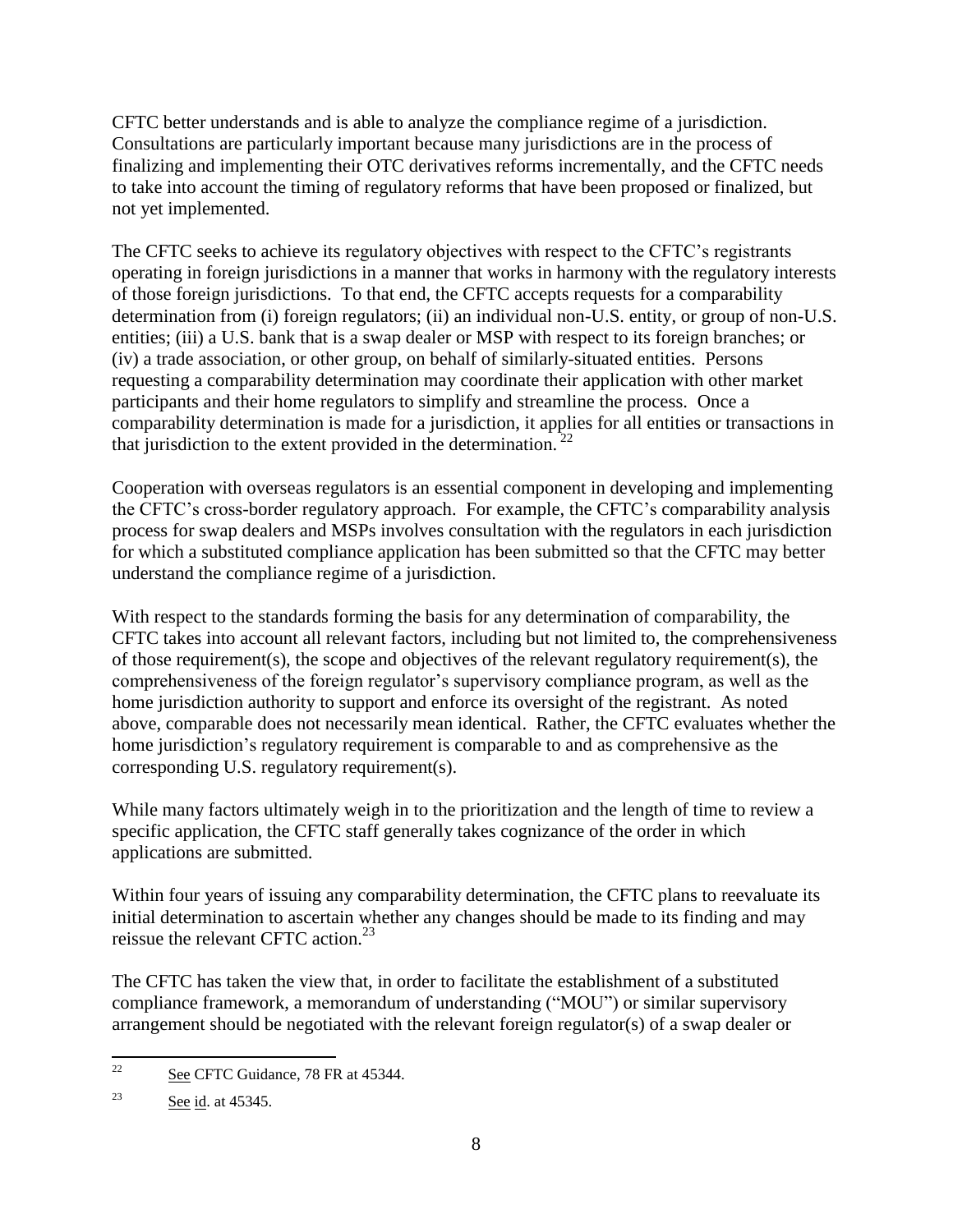MSP.<sup>24</sup> To this end, the CFTC executed supervisory arrangements with the Monetary Authority of Singapore in December 2013, the Japanese Financial Services Agency in March 2014, and the Alberta Securities Commission, the British Columbia Securities Commission, the Ontario Securities Commission, and the Autorité des marchés financiers du Québec in March 2014.<sup>25</sup> The CFTC currently is negotiating arrangements with regulators in a number of jurisdictions.

## **SEC**

The SEC Cross-Border Proposal included proposed new Rule 0-13 under the Exchange Act, and this rule was finalized in the SEC Cross-Border Adopting Release. Rule 0-13 sets forth the general procedures for submission of requests for substituted compliance determinations. These procedures include the requirement that all applications for substituted compliance determinations must, among other things, be in writing in the form of a letter and include any supporting documents necessary to make the application complete. Applications may be submitted to the SEC either electronically or in paper format, and all filings and supporting documentation filed pursuant to this proposed rule must be in or translated into the English language. The final rule further provides that applications may be submitted by a party that potentially would comply with requirements under the Exchange Act pursuant to a substituted compliance order, or by the relevant foreign financial regulatory authority or authorities. Under Rule 0-13, if an application is incomplete, the SEC may request that the application be withdrawn unless the applicant can justify, based on all the facts and circumstances, why supporting materials have not been submitted and undertakes to submit promptly the omitted materials.

Pursuant to Rule 0-13, after the filing of an application for a substituted compliance determination is complete, SEC staff will review the application and, after resolving any questions or issues arising from the application, make a recommendation to the SEC. The SEC will then consider the recommendation and the Office of the Secretary will issue an appropriate response and notify the applicant. The rule also provides that the SEC will publish in the Federal Register a notice that a complete application has been submitted and invite public comment on the application. The SEC may also, in its sole discretion, schedule a hearing on the matter addressed by the application.<sup>26</sup>

In addition, the proposed framework for security-based swap dealers contemplates that, as a precondition to making a substituted compliance determination, the SEC must have entered into a supervisory and enforcement MOU or other arrangement with the appropriate financial regulatory authority or authorities in that jurisdiction addressing oversight and supervision of applicable security-based swap dealers subject to the substituted compliance determination. Through such MOU or other arrangement, the SEC and the foreign financial regulatory authority or authorities would express their commitment to cooperate with each other to fulfill their respective regulatory mandates.

 $24$ See id. at 45344-45.

<sup>&</sup>lt;sup>25</sup> All materials related to the supervisory arrangements are available at [www.cftc.gov.](http://www.cftc.gov/)

<sup>&</sup>lt;sup>26</sup> Under the proposed framework, requestors may seek confidential treatment of their applications for substituted compliance determinations.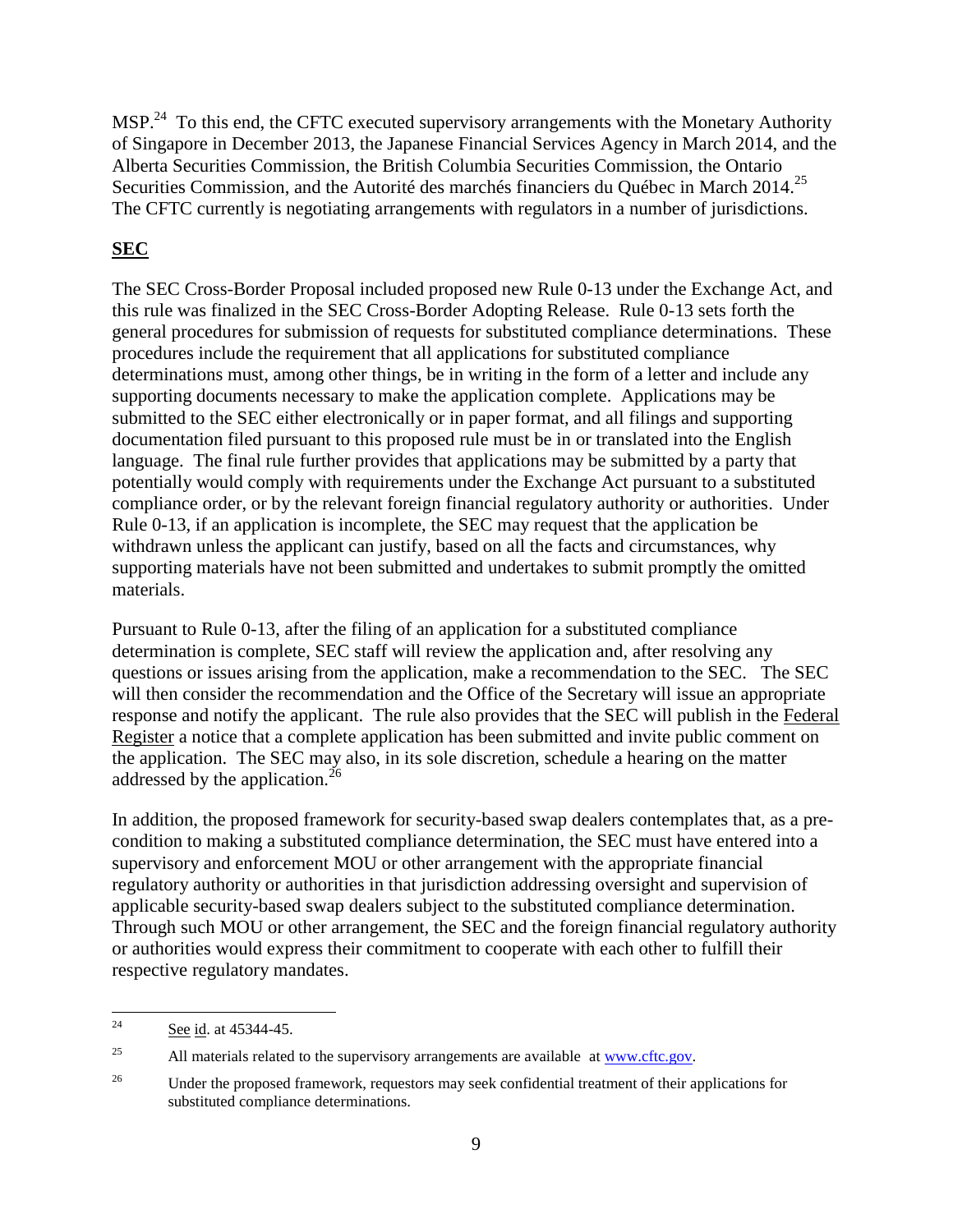Once the SEC has made a substituted compliance determination with respect to a particular foreign jurisdiction, it would apply to every foreign security-based swap dealer in the specified class or classes registered and regulated in that jurisdiction, subject to the conditions specified in the applicable order. Finally, the proposed framework for security-based swap dealers would permit the SEC, on its own initiative, to modify the terms of, or withdraw, a substituted compliance determination for a particular foreign jurisdiction, after appropriate notice and opportunity for comment. Such a need could arise, for example, due to changes in the foreign regulatory regime or a failure of a foreign regulator to exercise its supervisory or enforcement authority in an effective manner. The SEC also would have the ability to periodically review previously-issued substituted compliance determinations and decide whether they should each continue to apply.

*Question A.4: Please provide copies of, or weblinks to, any documentation or forms that have been developed for sharing with jurisdictions or entities as part of the comparability or equivalence assessment.*

# **CFTC**

See attached CFTC staff summary charts provided to regulators of potential applicants for purposes of producing a side-by-side comparison.

## **SEC**

At this time, the SEC has not adopted any particular documentation or forms for sharing with jurisdictions or entities as part of the process for making a substituted compliance determination. However, a copy of the SEC Cross-Border Proposal, which should provide the FSB and its member jurisdictions with additional detail and granularity on the overall process and analysis to be used by the SEC in making substituted compliance determinations under the proposed framework is available at: [http://www.gpo.gov/fdsys/pkg/FR-2013-05-23/pdf/2013-10835.pdf.](http://www.gpo.gov/fdsys/pkg/FR-2013-05-23/pdf/2013-10835.pdf) A copy of the SEC Cross-Border Adopting Release, which contains the final Rule 0-13 that sets forth the general procedures for submission of requests for substituted compliance determinations, is available at: [http://www.sec.gov/rules/final/2014/34-72472.pdf.](http://www.sec.gov/rules/final/2014/34-72472.pdf)

*Question A.5: Please provide a list of jurisdictions that you have already determined to be comparable or equivalent, if any (and for what regulatory purposes), and please note any jurisdictions for which a determination is pending.*

## **CFTC**

The CFTC has approved eight broad comparability determinations that permit substituted compliance with non-U.S. regulatory regimes for certain swaps provisions of the CEA and the CFTC's regulations.

Working with authorities in Australia, Canada, the EU, Hong Kong, Japan, and Switzerland, the CFTC issued comparability determinations for a broad range of Entity-Level Requirements. In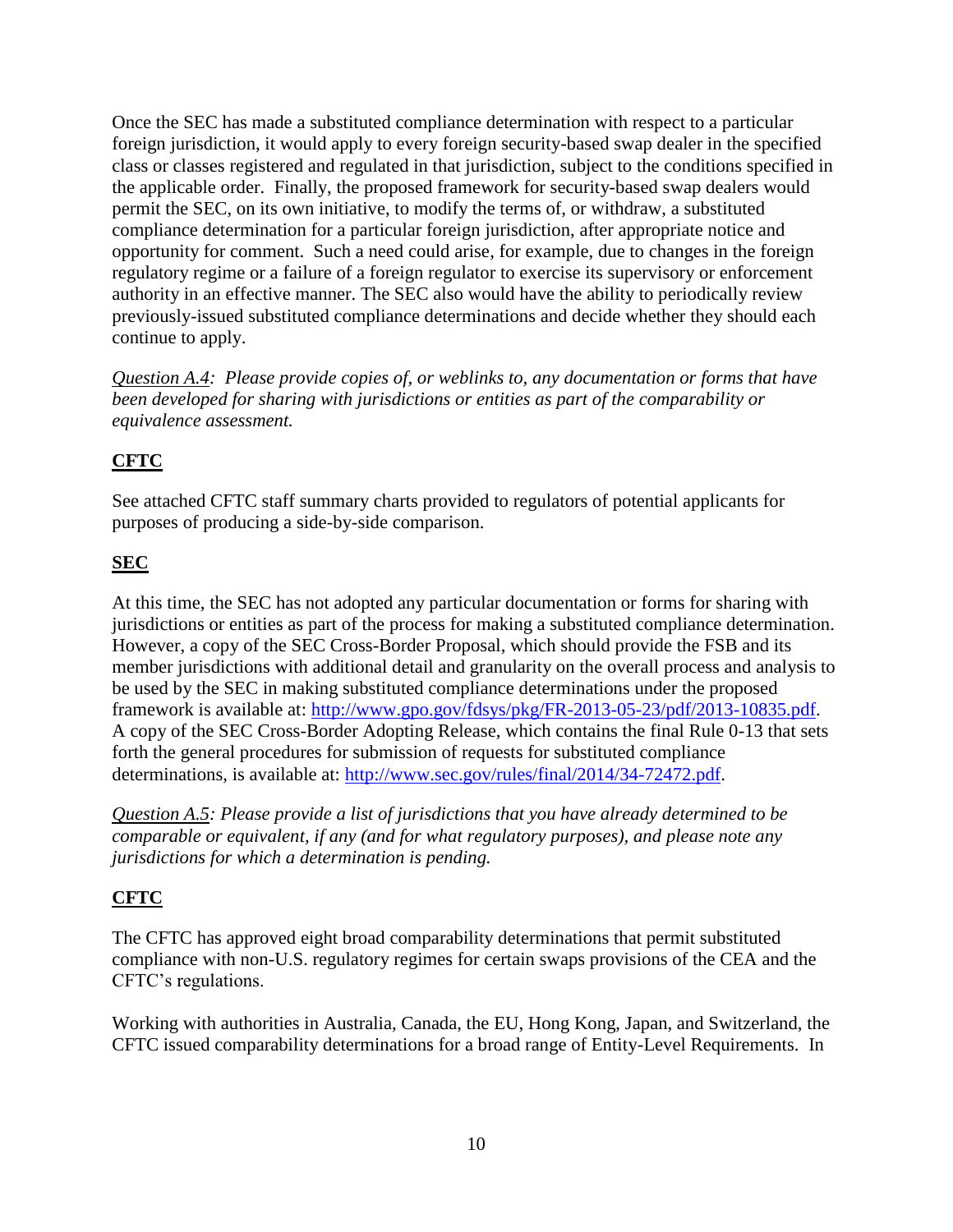two jurisdictions, the EU and Japan, the CFTC also approved substituted compliance for a number of key Transaction-Level Requirements.  $27$ 

For the EU, the CFTC issued comparability determinations for Transaction-Level Requirements under CFTC regulations 23.501 (swap confirmation), 23.502 (portfolio reconciliation), 23.503 (portfolio compression), and certain provisions of 23.202 (daily trading records) and 23.504 (swap trading relationship documentation). For Japan, the CFTC issued comparability determinations for Transaction-Level Requirements under certain provisions of CFTC regulations 23.202 (daily trading records) and 23.504 (swap trading relationship documentation).

In addition to the completed determinations, CFTC staff has been approached by a number of additional foreign jurisdictions regarding the process for submitting applications for comparability determinations.

# **SEC**

With the exception of Rule 0-13, which sets forth the general procedures for submission of requests for substituted compliance determinations, the substituted compliance framework set forth in the SEC Cross-Border Proposal has not yet been adopted by the SEC, which continues to review public input and discuss next steps. As a result, the process for receiving substituted compliance applications is not in effect, and no determinations have been made or are pending.

**B. Requirements on Market Participants Related to: reporting to TRs; clearing transactions through CCPs; capital, margin and/or other risk mitigation requirements; and executing transactions on exchanges or electronic platforms**

*Question B.1: What legal capacity, if any, do authorities in your jurisdiction have to defer to another jurisdiction's regulatory framework and/or authorities? Which authorities can exercise this capacity? Please also indicate if/when 'partial' or 'conditional' deference decisions can be made.*

# **CFTC**

*See* response to Question A.1 with regard to Entity-Level Requirements, which include reporting to SDRs and capital adequacy, and Transaction-Level Requirements, which include required clearing and swap processing, margin and segregation for uncleared swaps, swap trading relationship documentation, portfolio reconciliation and compression, confirmation, daily trading records, and trade execution, as well as real-time public reporting.

<sup>27</sup> All comparability determinations issued by the CFTC are available at: <http://www.cftc.gov/LawRegulation/DoddFrankAct/CDSCP/index.htm>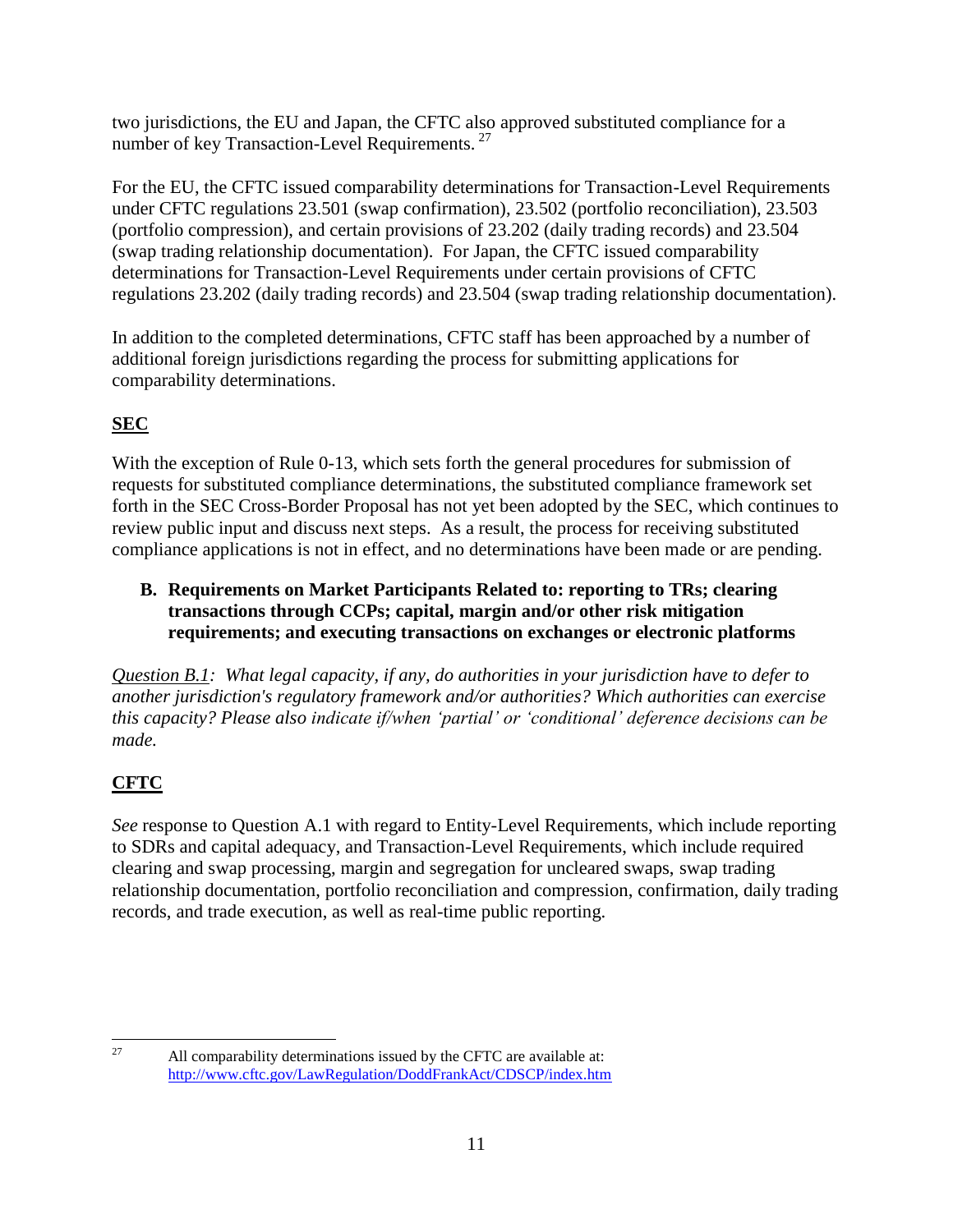#### **SEC**

In addition to setting forth a framework for substituted compliance with respect to certain requirements applicable to registered security-based swap dealers, the SEC Cross-Border Proposal also would permit substituted compliance with respect to: (i) requirements relating to regulatory reporting and public dissemination of security-based swap data; (ii) requirements relating to mandatory clearing for security-based swaps; and (iii) requirements relating to mandatory trade execution of security-based swaps. Details regarding the proposed substituted compliance for each of these three categories are provided below.

#### *Regulatory Reporting and Public Dissemination*

The SEC Cross-Border Proposal sets forth a framework that, if adopted, would allow parties subject to the reporting and public dissemination requirements for security-based swaps in sections 13(m) and 13A of the Exchange Act<sup>28</sup> to satisfy those obligations through compliance with a comparable reporting and public dissemination system of a foreign jurisdiction, provided that certain conditions are met. Specifically, the SEC must issue an order determining that the applicable foreign jurisdiction's requirements for the regulatory reporting and public dissemination of security-based swaps are comparable to otherwise applicable requirements.<sup>29</sup> In addition to requiring the existence of an applicable and effective substituted compliance determination by the SEC, the proposed framework would only permit substituted compliance with respect to U.S. regulatory reporting and public dissemination requirements in cases where, with respect to at least one of the direct counterparties to the security-based swap, (i) such counterparty is either a foreign person or a foreign branch of a U.S. person; and (ii) the securitybased swap transaction is not solicited, negotiated, or executed by a person within the United States on behalf of such counterparty.<sup>30</sup>

<sup>28</sup> Section 13A(a)(1) of the Exchange Act provides that all security-based swaps that are not accepted for clearing shall be subject to regulatory reporting. See 15 U.S.C. 78m-1(a)(1). Section  $13(m)(1)(G)$  of the Exchange Act provides that each security-based swap (whether cleared or uncleared) shall be reported to a registered security-based swap repository (*i.e.,* a TR), and section 13(m)(1)(C) of the Exchange Act generally provides that transaction, volume, and pricing data of all security-based swaps shall be publicly disseminated. See 15 U.S.C.  $78m(m)(1)(G)$  and (C). In November 2010, the SEC proposed Regulation SBSR to implement the provisions of sections 13(m) and 13A of the Exchange Act. See Regulation SBSR—Reporting and Dissemination of Security-Based Swap Information, Exchange Act Release No. 63346 (Nov. 19, 2010), 75 FR 75208 (Dec. 2, 2010) (available at: [http://www.sec.gov/rules/proposed/2010/34-63346fr.pdf\)](http://www.sec.gov/rules/proposed/2010/34-63346fr.pdf).

<sup>&</sup>lt;sup>29</sup> In its cross-border proposal, the SEC explained that it considered, but ultimately determined not to propose, treating regulatory reporting and public dissemination separately for purposes of allowing substituted compliance, noting that such an approach could, among other things, "introduce unnecessary operational complexity for cross-border market participants and might yield few if any efficiency gains." See SEC Cross-Border Proposal, 78 FR at 31096.

<sup>&</sup>lt;sup>30</sup> Accordingly, a security-based swap between two U.S. persons would not be eligible for substituted compliance with respect to regulatory reporting and public dissemination under the proposed rule (unless one or both of the U.S. persons were acting through a foreign branch), even if the security-based swap were solicited, negotiated, and executed outside the United States.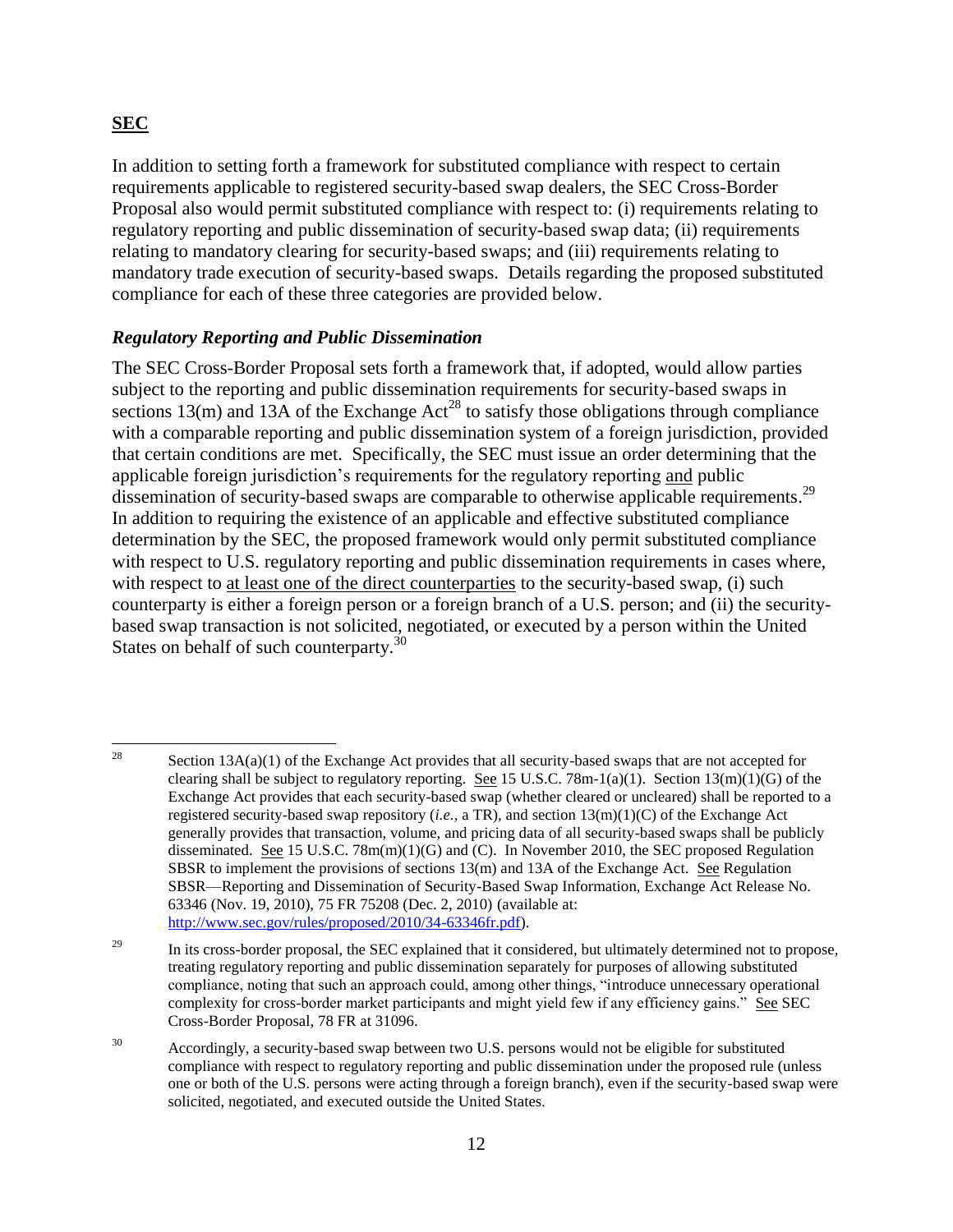#### *Mandatory Clearing*

In recognition of the potential for duplicative or conflicting clearing requirements that could arise in circumstances where counterparties to a security-based swap subject to the mandatory clearing requirement in section 3C of the Exchange Act<sup>31</sup> may seek to clear the transaction at a clearing agency that is neither registered with the SEC nor exempt from registration, the SEC Cross-Border Proposal indicated that the SEC is proposing to use its authority to exempt persons from the clearing mandate in section 3C of the Exchange Act if a relevant transaction is submitted to a foreign clearing agency that is the subject of a substituted compliance determination by the SEC. Unlike the substituted compliance framework proposed in other contexts in the SEC Cross-Border Proposal, this approach would not involve the adoption of a specific rule. Rather, the SEC expects that it would use its existing authority, under section 36 of the Exchange Act, $32$  to exempt certain specified transactions from the clearing mandate contained in Title VII of the Dodd-Frank Act.

Nevertheless, the SEC indicated in its cross-border proposal that substituted compliance with respect to the mandatory clearing requirement would still largely follow the same process and considerations applicable to the substituted compliance framework proposed in other areas. This process, as well as the factors the SEC expects to consider in making a substituted compliance determination, is described in greater detail below. Moreover, the SEC has proposed limiting substituted compliance in relation to mandatory clearing only to transactions submitted for clearing to foreign clearing agencies that have no U.S. person members or activities in the United States.

#### *Mandatory Trade Execution*

The SEC Cross-Border Proposal contains a proposed rule that, if adopted, would that allow parties subject to the mandatory trade execution requirement in section 3C(h) of the Exchange  $Act^{33}$  to satisfy that requirement by executing the relevant transaction, or having such transaction executed on their behalf, on a security-based swap market (or class of markets) that is neither registered under the Exchange Act nor exempt from registration under the Exchange Act,

 $31$ Section  $3C(a)(1)$  of the Exchange Act provides that it "shall be unlawful for any person to engage in a security-based swap unless that person submits such security-based swap for clearing to a clearing agency that is registered under [the Exchange] Act or a clearing agency that is exempt from registration under [the Exchange] Act if the security-based swap is required to be cleared." See 15 U.S.C. 78c-3(a)(1). Section 3C of the Exchange Act further requires the SEC to review each security-based swap (or any group, category, type, or class of security-based swaps) to make a determination that such security-based swap (or group, category, type, or class of security-based swap) should be required to be cleared. See 15 U.S.C. 78c-3(b).

<sup>&</sup>lt;sup>32</sup> Section 36 of the Exchange Act provides that, subject to certain exceptions, the SEC "by rule, regulation, or order may conditionally or unconditionally exempt any person, security, or transaction, or any class or classes of persons, securities, or transactions, from any provision or provisions of [the Exchange Act] or of any rule or regulation thereunder, to the extent that such exemption is necessary or appropriate in the public interest, and is consistent with the protection of investors." See 15 U.S.C. 78mm.

 $33$  Section 3C(h)(1) of the Exchange Act requires, with respect to transactions involving security-based swaps subject to the clearing requirement in section  $3C(a)(1)$  of the Exchange Act, that counterparties execute such transactions on an exchange or a security-based swap execution facility that is registered under section 3D of the Exchange Act or exempt from registration under section 3D(e) of the Exchange Act . See 15 U.S.C. 78c-3(h)(1).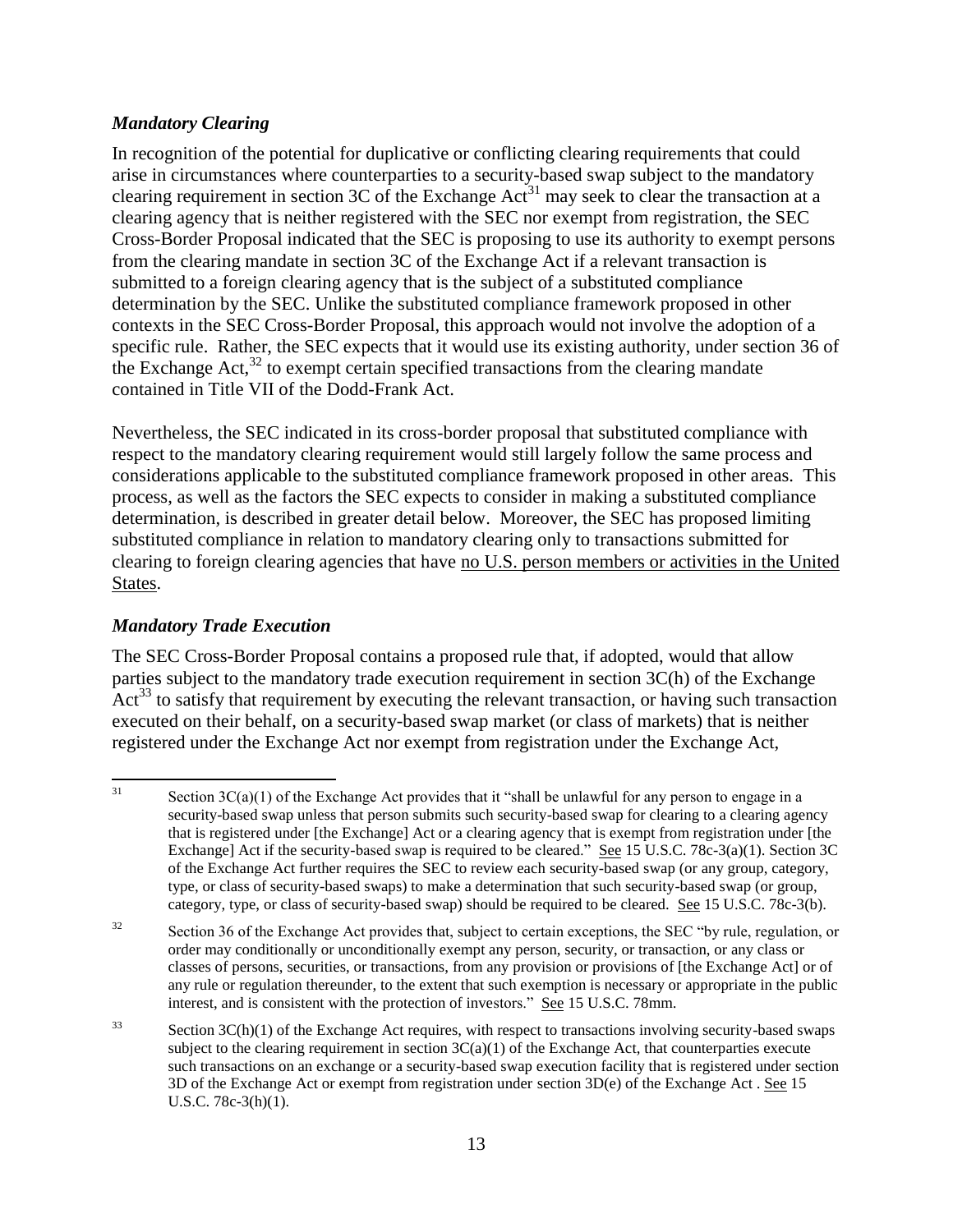provided that certain conditions are met. Specifically, the applicable security-based swap market must be covered by, or must be in a class of markets that is covered by, a substituted compliance determination issued by the SEC. Moreover, the proposed framework would only permit substituted compliance with respect to the mandatory trade execution requirement in cases where, with respect to at least one of the direct counterparties to the security-based swap, (i) such counterparty is either a foreign person or a foreign branch of a U.S. person; and (ii) the securitybased swap transaction is not solicited, negotiated, or executed by a person within the United States on behalf of such counterparty. $34$ 

*Question B.2: Please provide a brief description of the standards that need to be met in coming to a decision as to whether to exercise any such deference, and the criteria/inputs used in assessing whether these standards have been met (e.g. whether "similar outcomes" is the standard used; whether an analysis of enforcement regimes or authority is included as part of the assessment; whether reference is made to implementation of international standards; etc.).* 

# **CFTC**

*See* response to Question A.2.

## **SEC**

As a general rule, the SEC Cross-Border Proposal contemplates that all substituted compliance determinations made by the SEC, regardless of the particular subject area involved, would be based on a "comparability" standard and that the SEC would endeavor to take a holistic approach in making these determinations, ultimately focusing on regulatory outcomes as a whole with respect to the requirements within the same category rather than a rule-by-rule comparison. Additional information regarding the specific determinations and findings the SEC must make in respect of each of the categories discussed in this response to (*i.e.*, regulatory reporting and public dissemination, mandatory clearing, and trade execution) is provided separately below.

### *Regulatory Reporting and Public Dissemination*

As proposed, a substituted compliance order with respect to the reporting and public dissemination requirements for security-based swaps in sections 13(m) and 13A of the Exchange Act would require the SEC to make a finding that a foreign jurisdiction's requirements for the regulatory reporting and public dissemination of security-based swaps are comparable to otherwise applicable requirements. In making such a determination, the proposed rule would require the SEC to take into account such factors as it determines are appropriate, such as the scope and objectives of the relevant foreign regulatory requirements, as well as the effectiveness of the supervisory compliance program administered, and the enforcement authority exercised,

<sup>34</sup> As was the case with the proposed substituted compliance framework related to regulatory reporting and public dissemination (described above), a security-based swap between two U.S. persons would not be eligible for substituted compliance with respect to mandatory trade execution under the proposed rule (unless one or both of the U.S. persons were acting through a foreign branch), even if the security-based swap were solicited, negotiated, and executed outside the United States.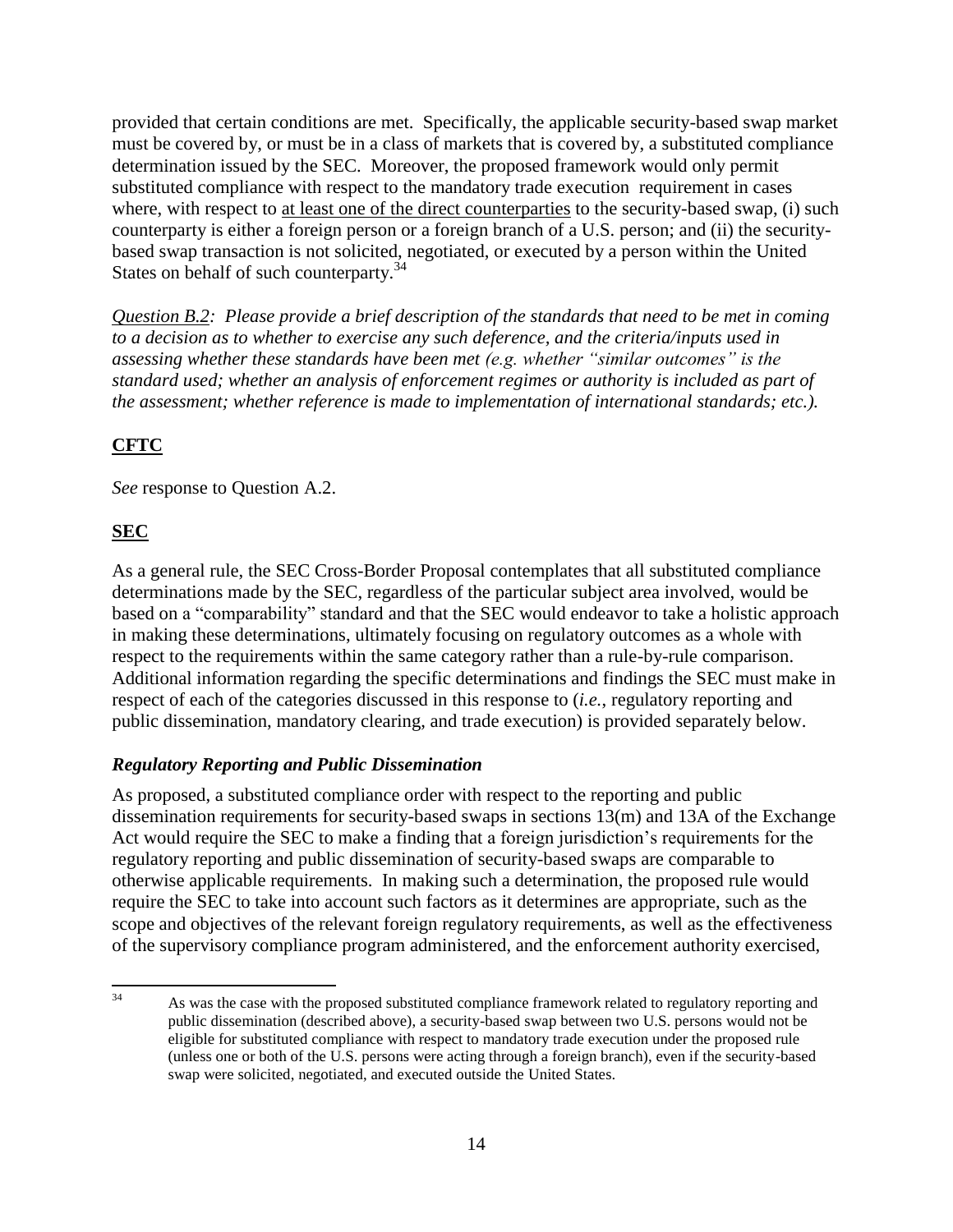by the foreign financial regulatory authority or authorities to support oversight of its regulatory reporting and public dissemination system for security-based swaps.

In addition, the proposed rule states that the SEC shall not make such a substituted compliance determination unless it finds that: (i) the data elements that are required to be reported pursuant to the rules of the foreign jurisdiction are comparable to those required to be reported pursuant to Rule 901 of Regulation SBSR; (ii) the rules of the foreign jurisdiction require the security-based swap to be reported and publicly disseminated in a manner and a timeframe comparable to those required by Regulation SBSR; (iii) the SEC has direct electronic access to the security-based swap data held by a trade repository or foreign regulatory authority to which security-based swaps are reported pursuant to the rules of that foreign jurisdiction; and (iv) any trade repository or foreign regulatory authority in the foreign jurisdiction that receives and maintains required transaction reports of security-based swaps pursuant to the laws of that foreign jurisdiction is subject to requirements regarding data collection and maintenance; systems capacity, resiliency, and security; and recordkeeping that are comparable to the requirements imposed on securitybased swap data repositories under specific SEC rules.

### *Mandatory Clearing*

In the SEC Cross-Border Proposal, the SEC indicated that in determining whether to issue an order making a substituted compliance determination with respect to a particular foreign clearing agency, it would expect to look at the scope and objectives of the applicable foreign jurisdiction's regulatory requirements, as well as the effectiveness of the supervisory compliance program administered, and the enforcement authority exercised, by the relevant foreign financial regulatory authority or authorities to support the oversight of such clearing agency.

#### *Mandatory Trade Execution*

As proposed, a substituted compliance order with respect to the section 3C(h) of the Exchange Act would require the SEC to make a finding that a security-based swap market (or class of markets) is subject to comparable, comprehensive supervision and regulation by the relevant foreign financial regulatory authority or authorities in such foreign jurisdiction. In making such a substituted compliance determination, the proposed rule would require the SEC to take into account such factors as it determines are appropriate, such as the scope and objectives of the relevant foreign regulatory requirements, as well as the effectiveness of the supervisory compliance program administered, and the enforcement authority exercised, by the relevant foreign financial regulatory authority or authorities in the foreign jurisdiction to support the oversight of the security-based swap market (or class of markets).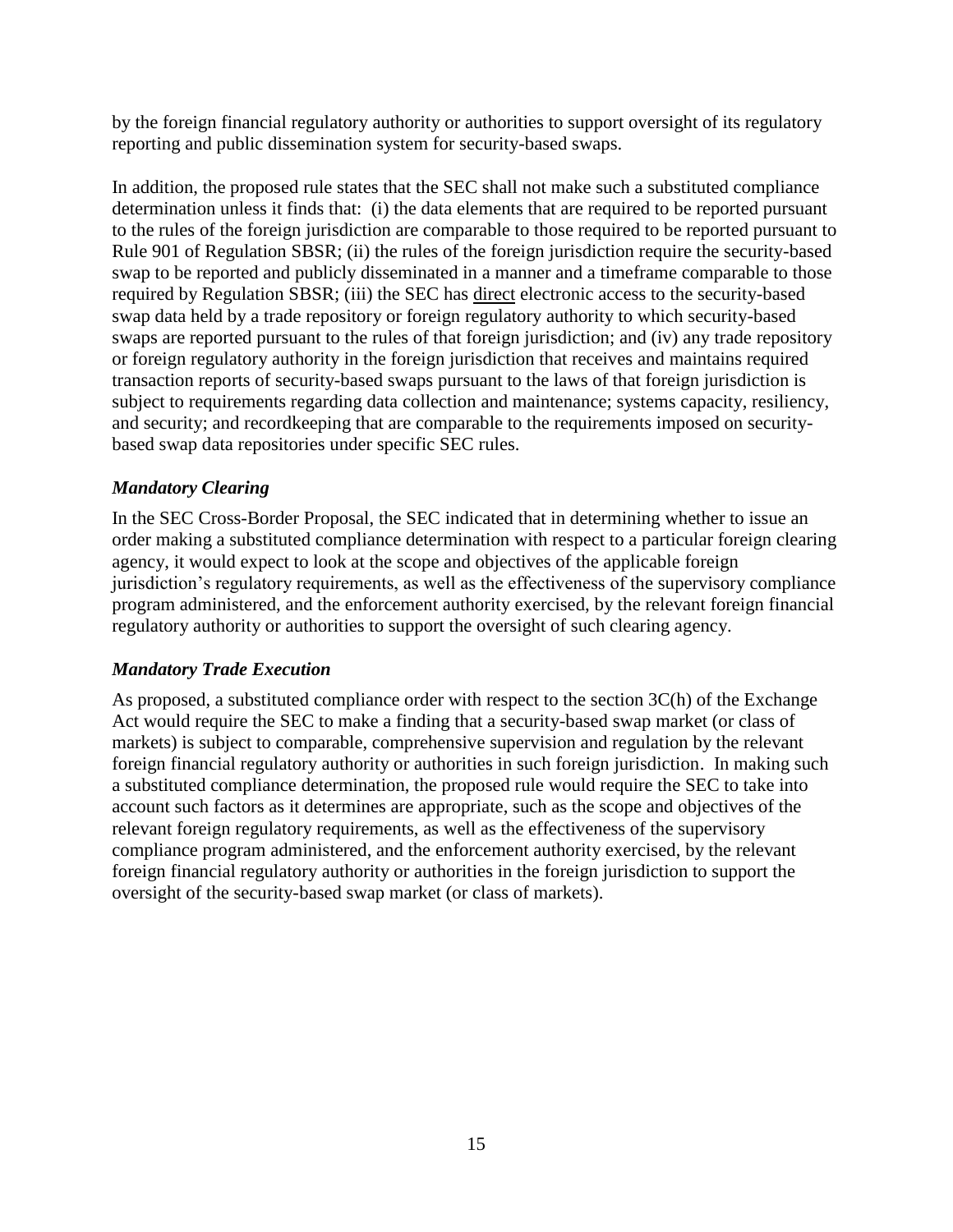*Question B.3: Please provide a brief description of the process by which a decision to defer to another jurisdiction is taken, including any action that needs to be initiated to begin the process (e.g. an application from a jurisdiction or an entity), the general time frame for coming to a decision, any processes in place for reviewing a decision, and whether any other agreements or conditions need to be met in order for an affirmative decision to be taken (e.g. confidentiality agreements, supervisory cooperation, or reciprocal arrangements).*

# **CFTC**

*See* response to Question A.3.

## **SEC**

With respect to each of the four substituted compliance categories outlined in the SEC Cross-Border Proposal, including the three discussed in this response (*i.e.*, regulatory reporting and public dissemination, mandatory clearing, and trade execution), the process would follow the procedures set forth in Rule 0-13. As noted above in the response to Question A.3, these procedures include the requirement that all applications for substituted compliance determinations must, among other things, be in writing in the form of a letter and include any supporting documents necessary to make the application complete. Applications may be submitted to the SEC either electronically or in paper format, and all filings and supporting documentation filed pursuant to this proposed rule must be in or translated into the English language. The final rule further provides that applications may be submitted by a party that potentially would comply with requirements under the Exchange Act pursuant to a substituted compliance order, or by the relevant foreign financial regulatory authority or authorities. Under Rule 0-13, if an application is incomplete, the SEC may request that the application be withdrawn unless the applicant can justify, based on all the facts and circumstances, why supporting materials have not been submitted and undertakes to submit promptly the omitted materials. Pursuant to Rule 0-13, after the filing of an application for a substituted compliance determination is complete, SEC staff will review the application and make a recommendation to the SEC. The SEC will then consider the recommendation and the Office of the Secretary will issue an appropriate response and notify the applicant. The rule also provides that the SEC will publish in the Federal Register a notice that the application has been submitted which invites public comment on the application. The SEC may also, in its sole discretion, schedule a hearing on the matter addressed by the application.<sup>35</sup>

Moreover, both proposed Rule 3Ch-2 (addressing substituted compliance for mandatory trade execution) and re-proposed Rule 908(c) of Regulation SBSR (addressing substituted compliance for regulatory reporting and public dissemination) provide that, as a pre-condition to making a substituted compliance determination, that the SEC must have entered into a supervisory and enforcement MOU or other arrangement with the appropriate financial regulatory authority or authorities in that jurisdiction addressing oversight and supervision of the applicable securitybased swap market under the substituted compliance determination.

 $35$ Under the proposed framework, requestors may seek confidential treatment of their applications for substituted compliance determinations.